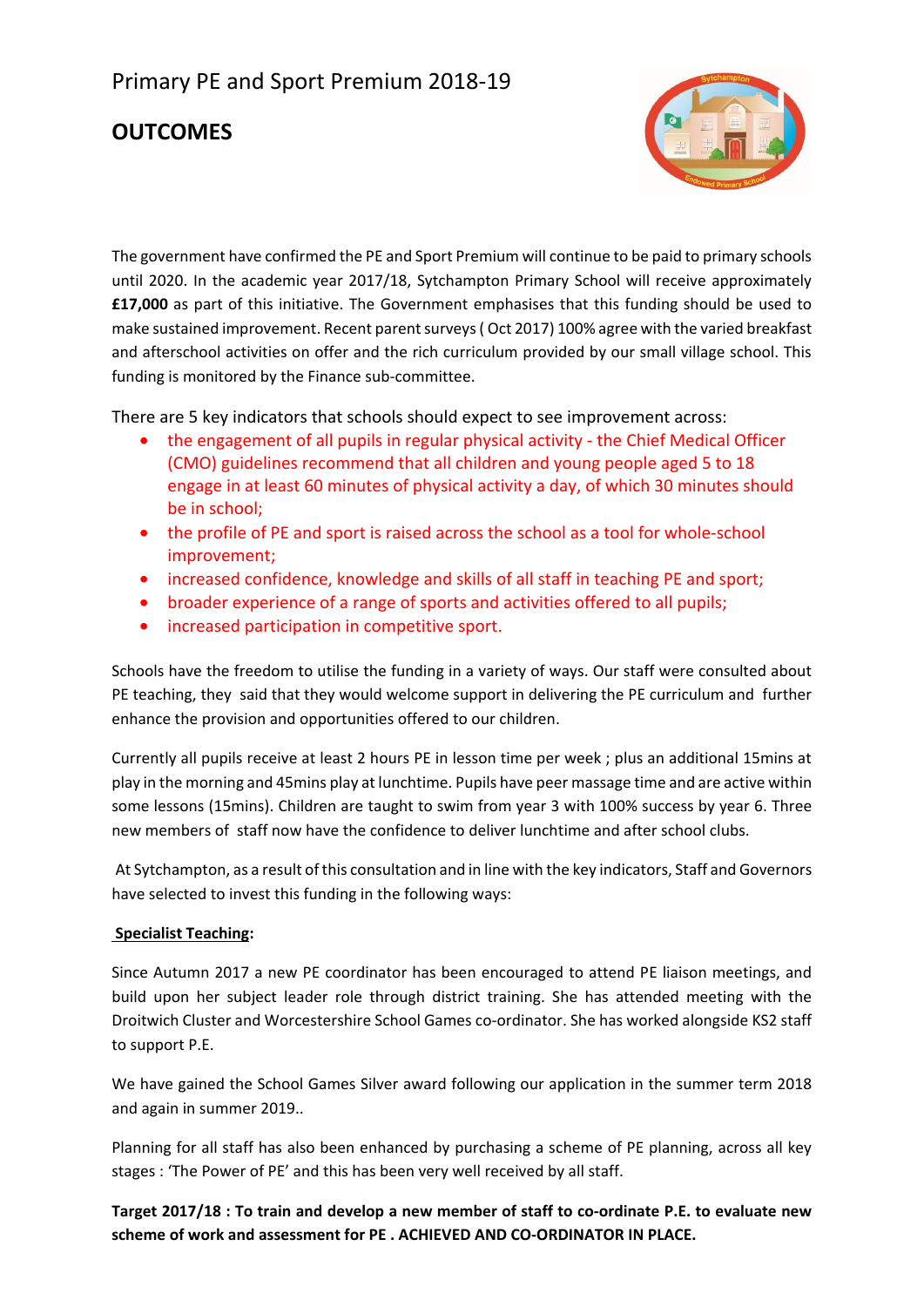**Target 2918 /19 : To release PE Coordinator to monitor PE lessons using scheme of work. Train and deliver to EYFS and KS1 from Autumn 2018.** 

**Target 2019/20: With the appointment of a PE Apprentice ( Sept 2019) to mentor and develop as our PE assistant across the whole school and for lunchtime and WAC.** 

**2** 

#### **Sports Partnership:**

 The **Droitwich Cluster Sports Partnership** enables our pupils to experience competitive and noncompetitive sporting activities in a varied range of sports. We pay for the services of a Pyramid Link Teacher to organise events and training. Our pupils have the opportunity to compete against local schools in regional competitions, which offers a valuable experience in participating in activities and environments that cannot be replicated in school. In many cases, these activities serve as excellent opportunities for our pupils to integrate with pupils from other settings whom will eventually become their peers at secondary school. These experiences show that with a targeted approach our pupils can raise their self-esteem, self-belief and interest in sporting activities which positively impacts upon their learning within school. We also compete with **local private schools** and have now developed links with primary schools in the area, now that we have a year 6 cohort.

**Target 2017/18 : To further develop upper KS2 fixtures in a range of sports . FIXTURES ARRANGED WITH ST.PETERS AND KINGS HAWFORD.** 

**TARGET 2018/19 : TO FURTHER DEVELOP KS 2 FIXTURES AND SELECTED SCHOOL GAMES – PLAN PE IN SCHOOL TO COMPLIMENT COMPETITIONS.** 

**TARGET 2019 /20: School Pyramid co-ordinator has stepped down and school are organising comps within the Pyramid . Sytchampton to host KS1 Gym and EYFS multiskills events. Further House comps to be scheduled by pupils with appointment of House sports Captains** 

**Pictures show: Football skills and KS1 Gymnastics festival hosted at Sytchampton** 





 **Sports Coaching**: After-school clubs are offered to all pupils. These enable pupils to experience and enjoy various sports that they may otherwise not participate in. Pupils are enthusiastic regarding the opportunity to participate and effective relationships are developed between the pupils involved. We use a combination of specialist coaches and our own teachers and play supervisors.

The increase in funding as enabled us to evaluate other providers to enhance our lunchtime offer.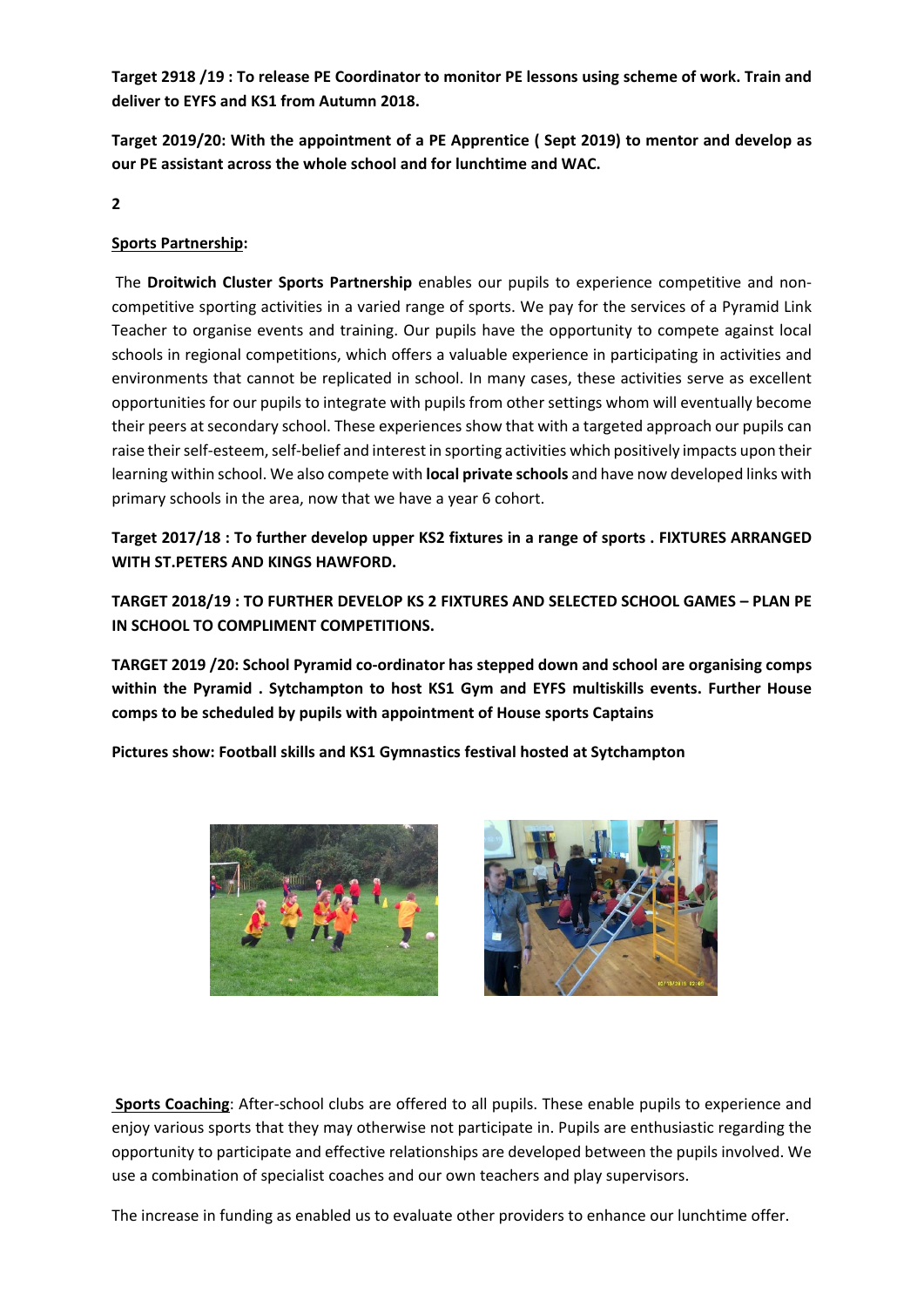**Lunchtime Active Play**: We have invested in equipment to improve physical activity at lunch and play times. One play supervisor is employed to organise games and activities and encourage all pupils to participate in physical activity and games. We also aim to improve part of the playground to create a safe ' all-weather' area for EYFS and KS1.

**Target 2017/18 : To further develop the range of sports/activities on offer at lunchtime and after school – ACHIEVED FOOTBALL, TAG RUGBY, NETBALL, CHANGE 4 LIFE .**

**TARGET 2018/19 : RE-ORGANISED LUNCHTIMES TO STAGGERED TO ALLOW MORE SPACE FOR EACH KEY STAGE AND CONTINUE CLUBS. CONTINUE WITH STAFF CLUBS** 

**Target 2019/20 : STAGGERED LUNCHTIMES WORKING WELL – ADDITION OF THE APPRENTICE FOR GAMES HAS HELPED TO OFFER MORE TEAM ACTIVITIES.** 



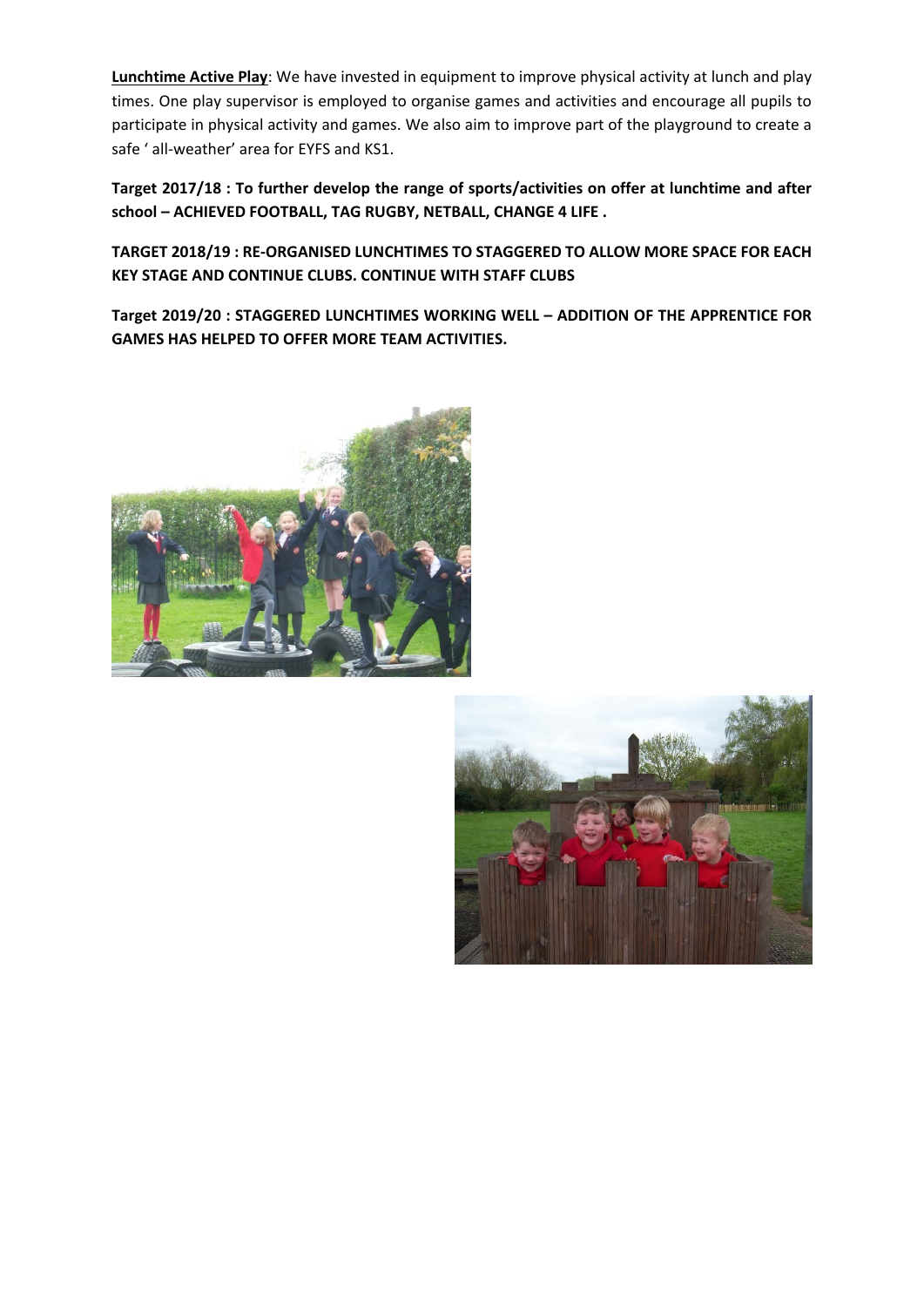# **Expenditure and Anticipated Impact 2018/19**



| <b>Expenditure</b>                                                                                              | <b>Activity</b>                                                                                                                                                                                                                                                                                                                                                                                         | Impact                                                                                                                                                                                                                             |
|-----------------------------------------------------------------------------------------------------------------|---------------------------------------------------------------------------------------------------------------------------------------------------------------------------------------------------------------------------------------------------------------------------------------------------------------------------------------------------------------------------------------------------------|------------------------------------------------------------------------------------------------------------------------------------------------------------------------------------------------------------------------------------|
| Training for new PE<br>Co-ordinator, attendance at<br>meetings.<br>Forest school training<br>£1750              | Co-ordinator to work alongside all<br>staff in the delivery of PE scheme of<br>work in order to lead to a long term<br>sustainable improvement in PE<br>delivery and an emphasis on healthy<br>lifestyles for all children.<br>This will be measured by staff and<br>pupil surveys, and monitored by the<br>Headteacher/PE co-ordinator.<br>Forest school delivered to EYFS and<br>KS1 from Autumn 2018 | Increased staff confidence<br>in the delivery of PE. With<br>new scheme of work- new<br>equipment to support eg.<br>athletics.<br>Assemblies have been used<br>to emphasis healthy<br>lifestyles using Change 4 life<br>resources. |
| Purchase of 'The Power of<br>PE' Scheme of Work - Time<br>to release Co-ordinator to<br>monitor lessons<br>£600 | To give staff a full scheme of lesson<br>planning/outcomes and assessments<br>from Reception to year 6.<br><b>WHOLE SCHOOL</b>                                                                                                                                                                                                                                                                          | Increased confidence to<br>deliver all aspects of PE and<br>try new sports eg.<br>badminton. Staff feedback<br>positive.<br>Monitoring from HT and co-<br>ordinator.                                                               |
| Droitwich Pyramid Cluster-<br>share the cost of a<br>specialist PE Link Teacher -<br>£900                       | Link teacher coordinates meetings<br>with our PE coordinator. Organises<br>local competitions to encourage<br>teamwork, resilience and fair play.<br>Provides further training for staff if<br>required.<br><b>WHOLE SCHOOL</b>                                                                                                                                                                         | Sytchampton pupils to<br>access range of events<br>across age groups eg.<br>archery and cross country.<br>Sytchampton to host the<br>Year1 Gym festival.                                                                           |
| Specialist Sports Coaching -<br>£800<br><b>Worcester Warriors RFC</b><br>Worcestershire Cricket Club            | Provides staff training for PE<br>coordinator to enhance provision.<br>Encourage pupils to understand the<br>importance of healthy lifestyles and<br>links to extra-curricular activities.<br>Help with future delivery of tag<br>rugby and cricket in school<br>KS <sub>2</sub>                                                                                                                        | All KS2 pupils engaged in tag<br>rugby. Attendance at<br>competitions.<br>RQT confident to run tag<br>rugby after school club with<br>15 pupils attending for<br>Autumn term.                                                      |
| Massage in School<br>Programme - £500                                                                           | An inclusive activity enjoyed by all<br>children to foster physical<br>development through kinaesthetic<br>motor skills.<br>Includes staff and pupil training and<br>is delivered in 10 minute sessions<br>daily.<br><b>WHOLE SCHOOL</b>                                                                                                                                                                | Calm children down after<br>busy lunchtime- ready to<br>learn. Paired activity<br>encourages pupils to work<br>together. Refresher training<br>every year supports Staff<br>CPD.                                                   |